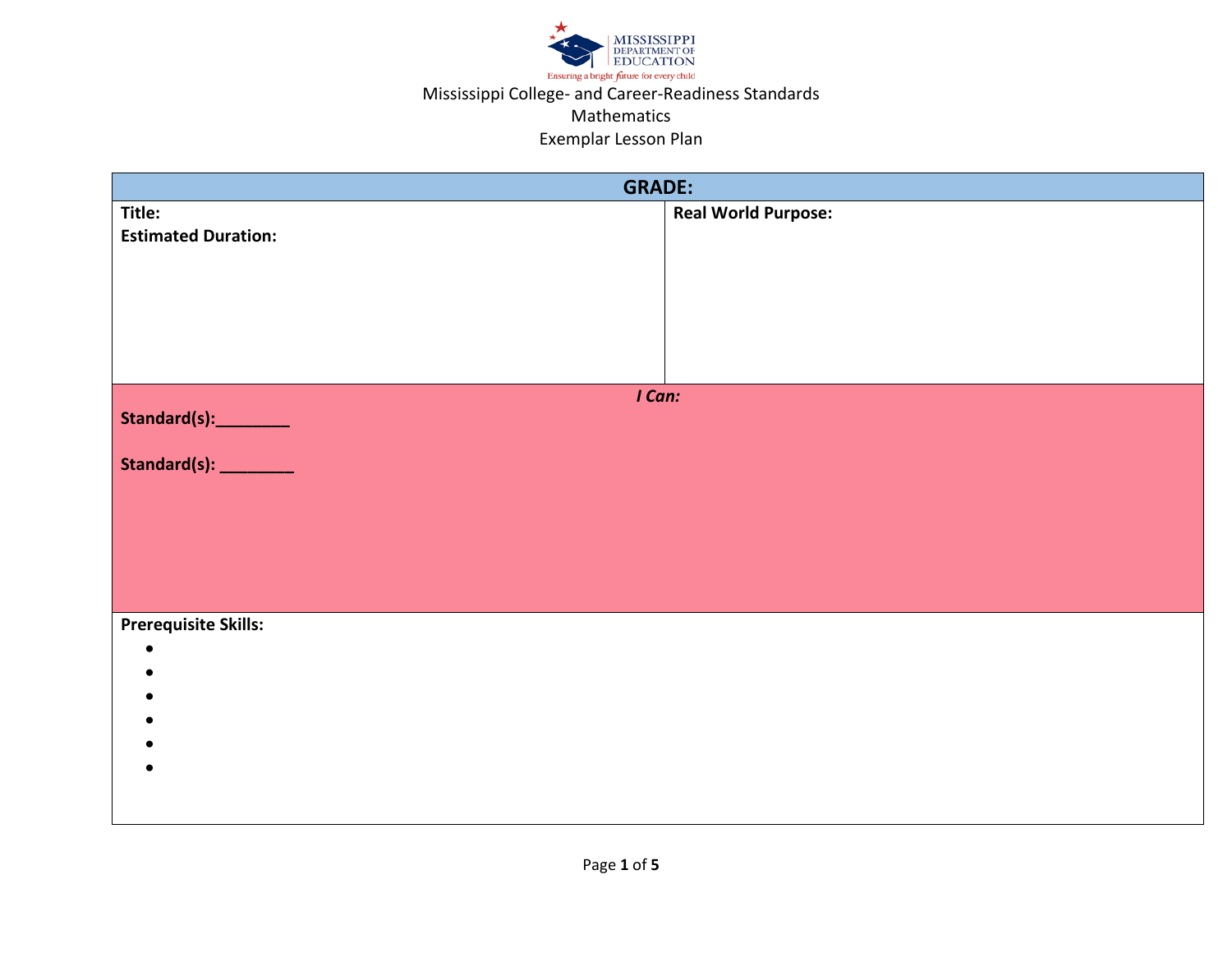

### Exemplar Lesson Plan

| <b>Materials/Resources:</b>          | <b>Key Vocabulary:</b> |  |
|--------------------------------------|------------------------|--|
|                                      |                        |  |
| $\bullet$<br>$\bullet$               | $\bullet$<br>$\bullet$ |  |
| $\bullet$                            | $\bullet$              |  |
| $\bullet$                            |                        |  |
| <b>Lesson Introduction</b>           |                        |  |
| <b>Student Exploration Activity:</b> |                        |  |
|                                      |                        |  |
|                                      |                        |  |
|                                      |                        |  |
|                                      |                        |  |
|                                      |                        |  |
|                                      |                        |  |
|                                      |                        |  |
| <b>Lesson Activities</b>             |                        |  |
| Day 1                                |                        |  |
|                                      |                        |  |
| $1.$                                 |                        |  |
| 2.<br>3.                             |                        |  |
|                                      |                        |  |
|                                      |                        |  |
|                                      |                        |  |
|                                      |                        |  |
|                                      |                        |  |
|                                      |                        |  |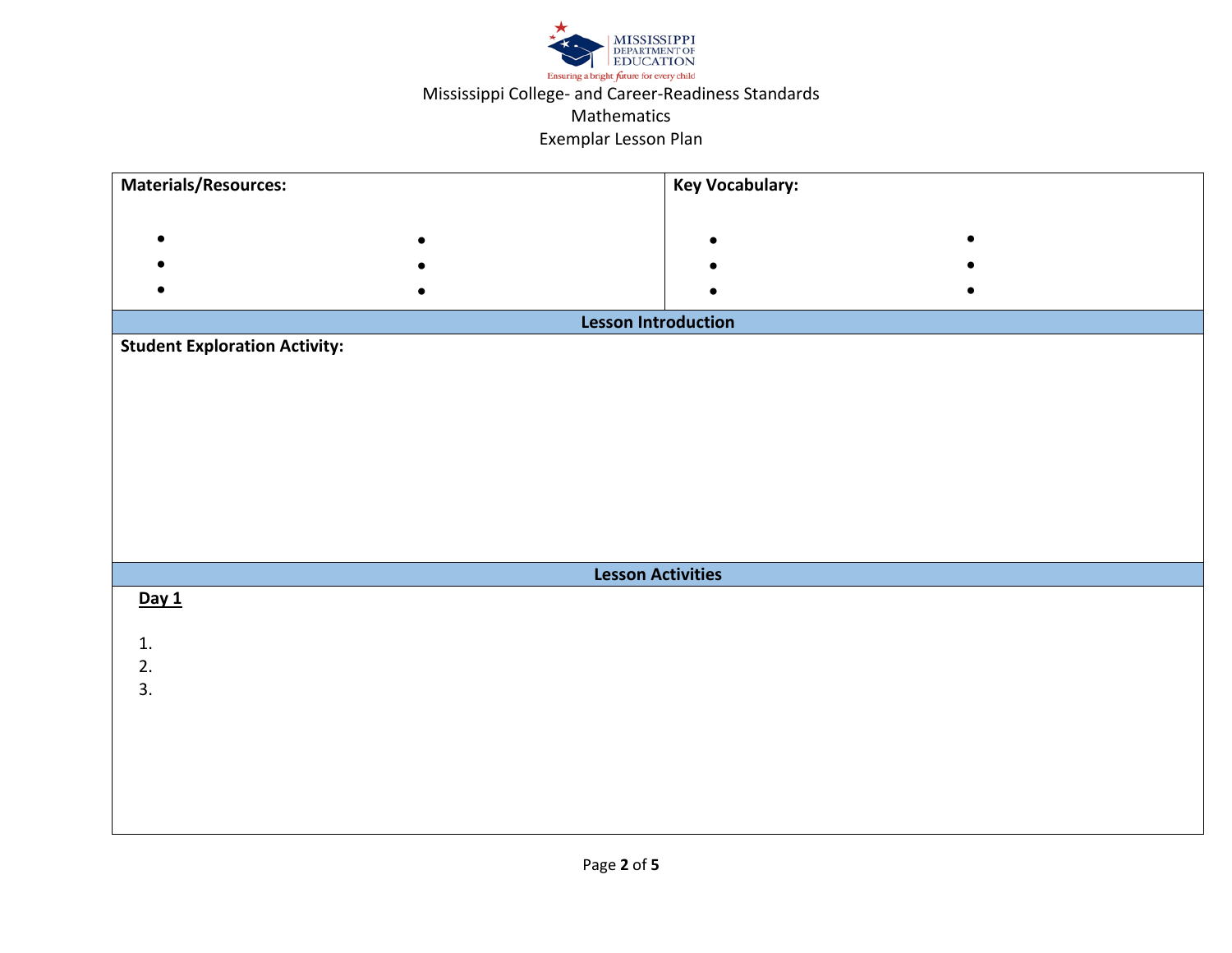

| Day 2           |  |  |
|-----------------|--|--|
| 1.              |  |  |
| $\frac{2}{3}$ . |  |  |
|                 |  |  |
|                 |  |  |
|                 |  |  |
| Day 3           |  |  |
|                 |  |  |
| 1.<br>2.<br>3.  |  |  |
|                 |  |  |
|                 |  |  |
|                 |  |  |
| Day 4           |  |  |
|                 |  |  |
|                 |  |  |
| 1.<br>2.<br>3.  |  |  |
|                 |  |  |
|                 |  |  |
|                 |  |  |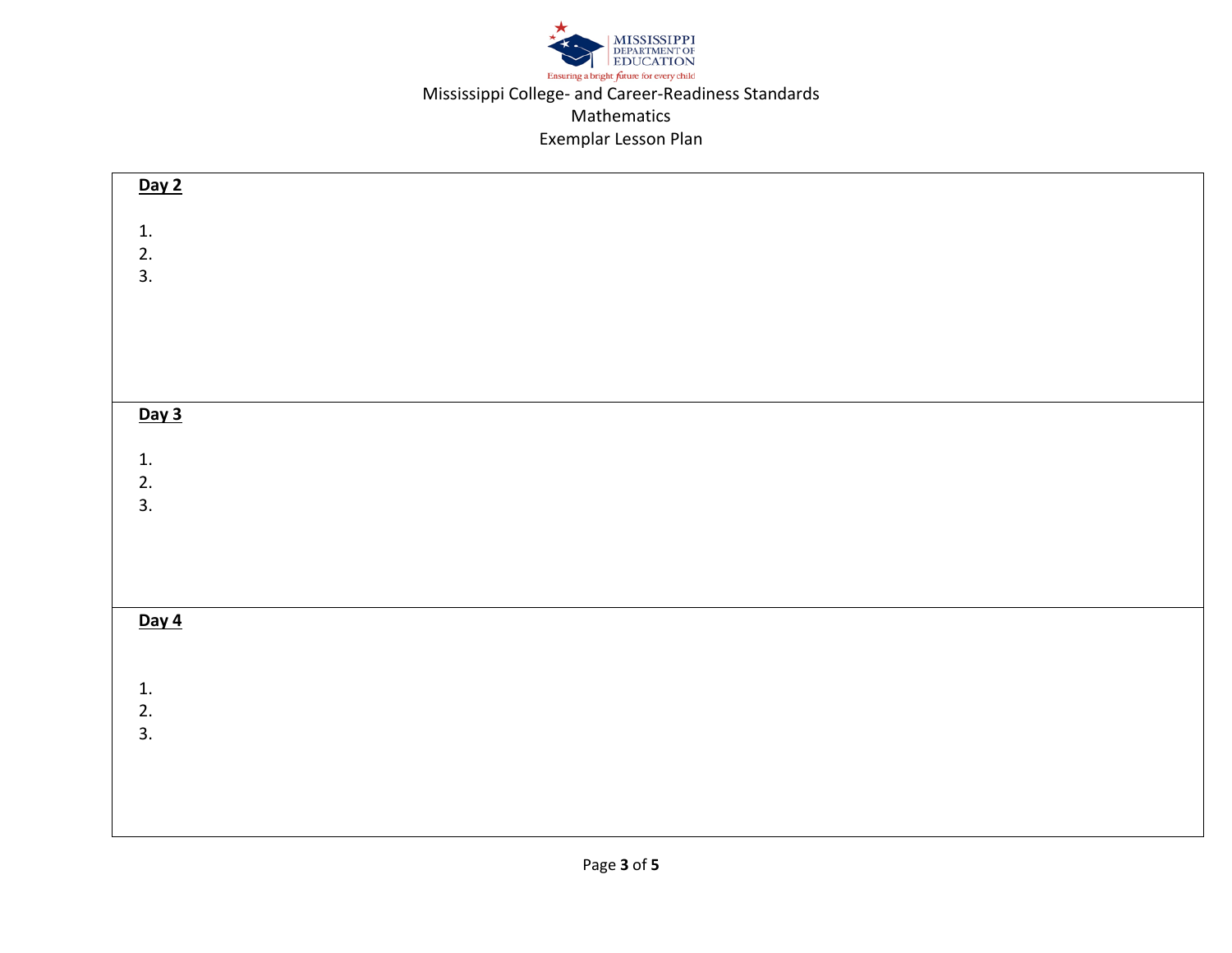

# Mississippi College- and Career-Readiness Standards

### Mathematics

### Exemplar Lesson Plan

| <b>Lesson Closure</b>                                                         |                             |  |
|-------------------------------------------------------------------------------|-----------------------------|--|
| 1.                                                                            | <b>Essential Questions:</b> |  |
| 2.                                                                            |                             |  |
| 3.                                                                            |                             |  |
| 4.                                                                            |                             |  |
|                                                                               |                             |  |
| <b>Standards for Mathematical Practice (select all that apply)</b>            |                             |  |
| $\checkmark$ Make sense of problems and persevere in solving them.            |                             |  |
| $\checkmark$ Reason abstractly and quantitatively.                            |                             |  |
| $\checkmark$ Construct viable arguments and critique the reasoning of others. |                             |  |
| $\checkmark$ Model with mathematics.                                          |                             |  |
| $\checkmark$ Use appropriate tools strategically.                             |                             |  |
| $\checkmark$ Attend to precision.                                             |                             |  |
| $\checkmark$ Look for and make use of structure.                              |                             |  |
| $\checkmark$ Look for and express regularity in repeated reasoning.           |                             |  |
| <b>Supplemental Activities</b>                                                |                             |  |
| <b>Intervention</b>                                                           | <b>Enrichment</b>           |  |
|                                                                               |                             |  |
|                                                                               |                             |  |
|                                                                               |                             |  |
|                                                                               |                             |  |
|                                                                               |                             |  |
|                                                                               |                             |  |
|                                                                               |                             |  |
|                                                                               |                             |  |
|                                                                               |                             |  |
|                                                                               |                             |  |
|                                                                               |                             |  |
|                                                                               |                             |  |
|                                                                               |                             |  |